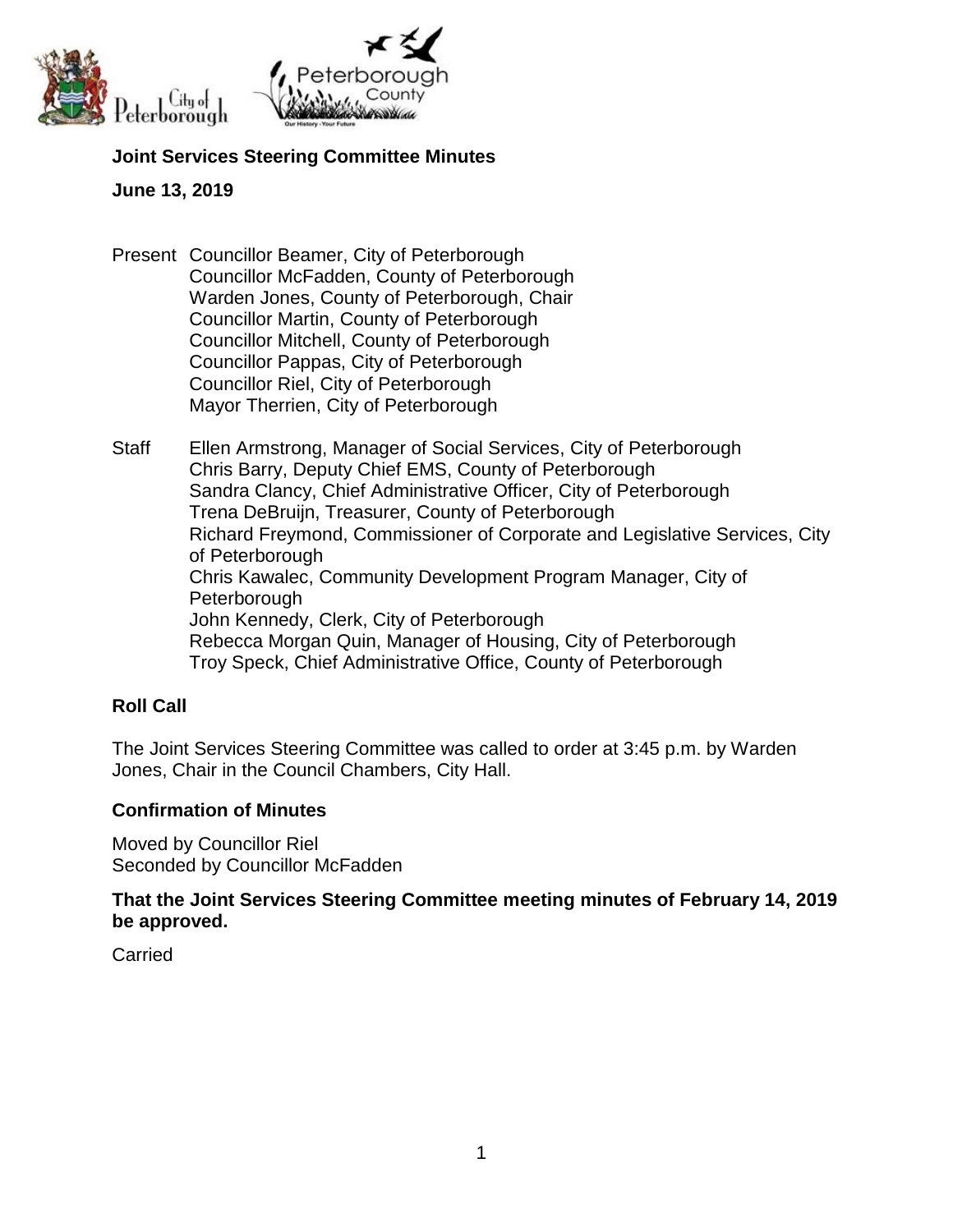# **Minutes for Information**

Age-friendly Peterborough Advisory Committee Minutes

Moved by Councillor Beamer Seconded by Councillor Pappas

## **That the Age-friendly Peterborough Advisory Committee minutes of January 31, 2019 be received for information.**

**Carried** 

## **Disclosure of Interest**

There were no Disclosures of Pecuniary Interest.

## **Reports**

Peterborough County/City Paramedics (PCCP) 2018 Year End Performance Report

Moved by Mayor Therrien Seconded by Councillor Martin

**That Joint Service Steering Committee approve the recommendation of Randy Mellow, Chief of Paramedics, County of Peterborough:**

**That the Peterborough County/City Paramedics Year End Performance Report be received for information.**

Carried

10-Year Housing and Homelessness Plan: 2018 Progress Report Report CSSSJSSC19-002

Moved by Councillor Mitchell Seconded by Councillor Riel

**That Joint Services Steering Committee endorse the recommendation outlined in Report CSSSJSSC19-002 dated June 13, 2019 as follows:**

- **a) That the 10-Year Housing and Homelessness Plan: Progress Report 2018 and presentation be received for information.**
- **b) That staff provide a report on the effects of Bill 108 and how it relates to social housing, for the September meeting.**

**Carried**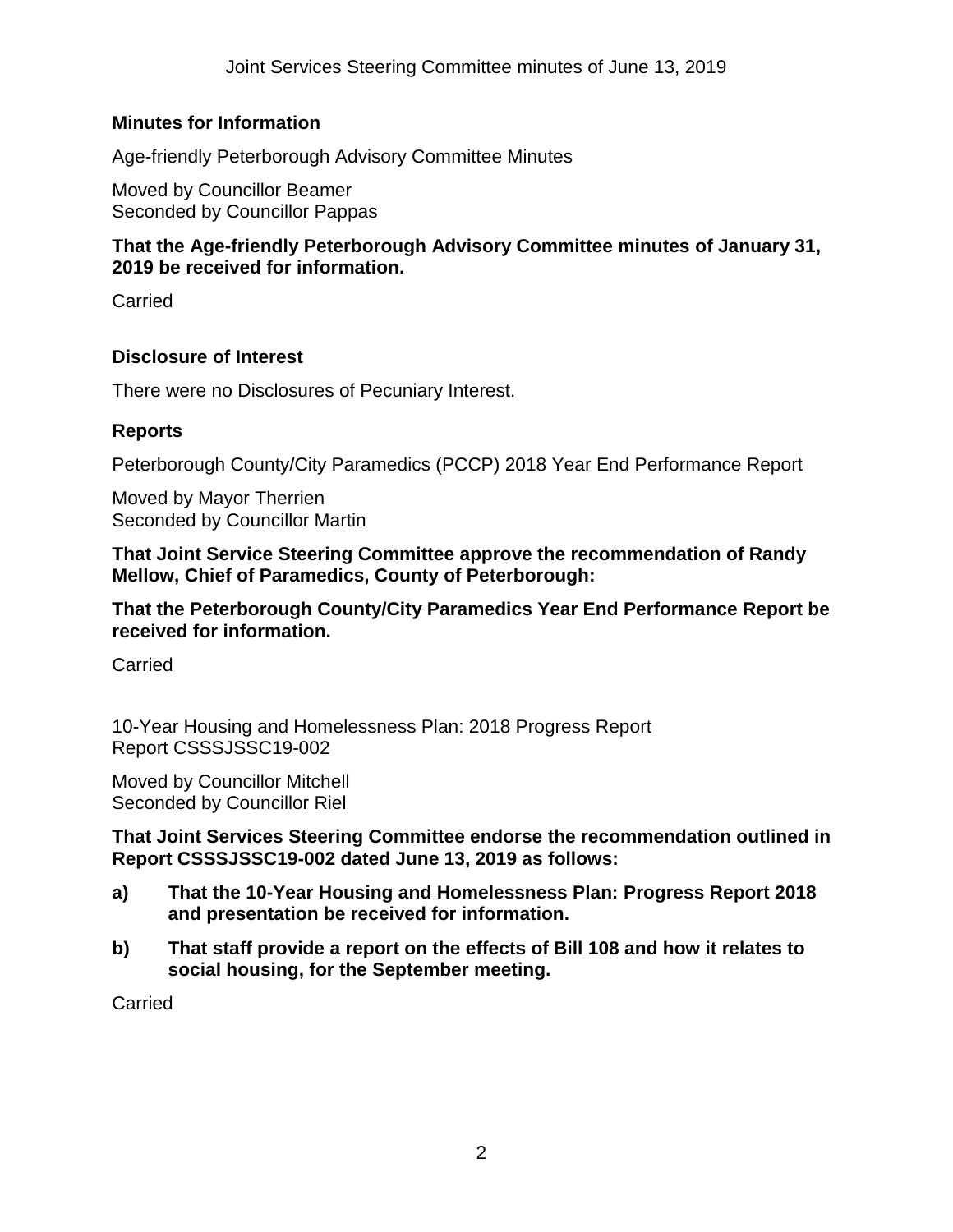Joint Services Steering Committee minutes of June 13, 2019

Contract Extension for Daily Meal Program and Update on Local Food Security Programs Report CSSSJSSC19-003

Moved by Mayor Therrien Seconded by Councillor McFadden

**That JSSC endorse the recommendations outlined in Report CSSSJSSC19-003 dated June 13, 2019, of the CAO and Acting Commissioner of Community Services, as follows:**

- **a) That the CAO and Clerk be authorized to sign a 1-year contract extension not to exceed \$208,000 with St. John's Anglican Church for the delivery of the Community Meal and Drop-in Centre Program for the period of January 1, 2020 to December 31, 2020; and**
- **b) That payments of \$300 per day be made as part of this contract extension for the delivery of a Warming and Cooling Facility Service when heat and cold alerts occur.**

**Carried** 

April 2019 Provincial Budget Impacts - Housing and Homelessness Report CSSSJSSC19-005

Moved by Councillor Beamer Seconded by Councillor Pappas

**That the Joint Services Steering Committee endorse the recommendation outlined in Report CSSSJSSC19-005 dated June 13, 2019 of the CAO and Acting Commissioner of Community Services, as follows:**

**That Report CSSSJSSC19-005 on Housing and Homelessness Funding through the Ministry of Municipal Affairs and Housing announced on April 17, 2019 be received for information.**

Carried